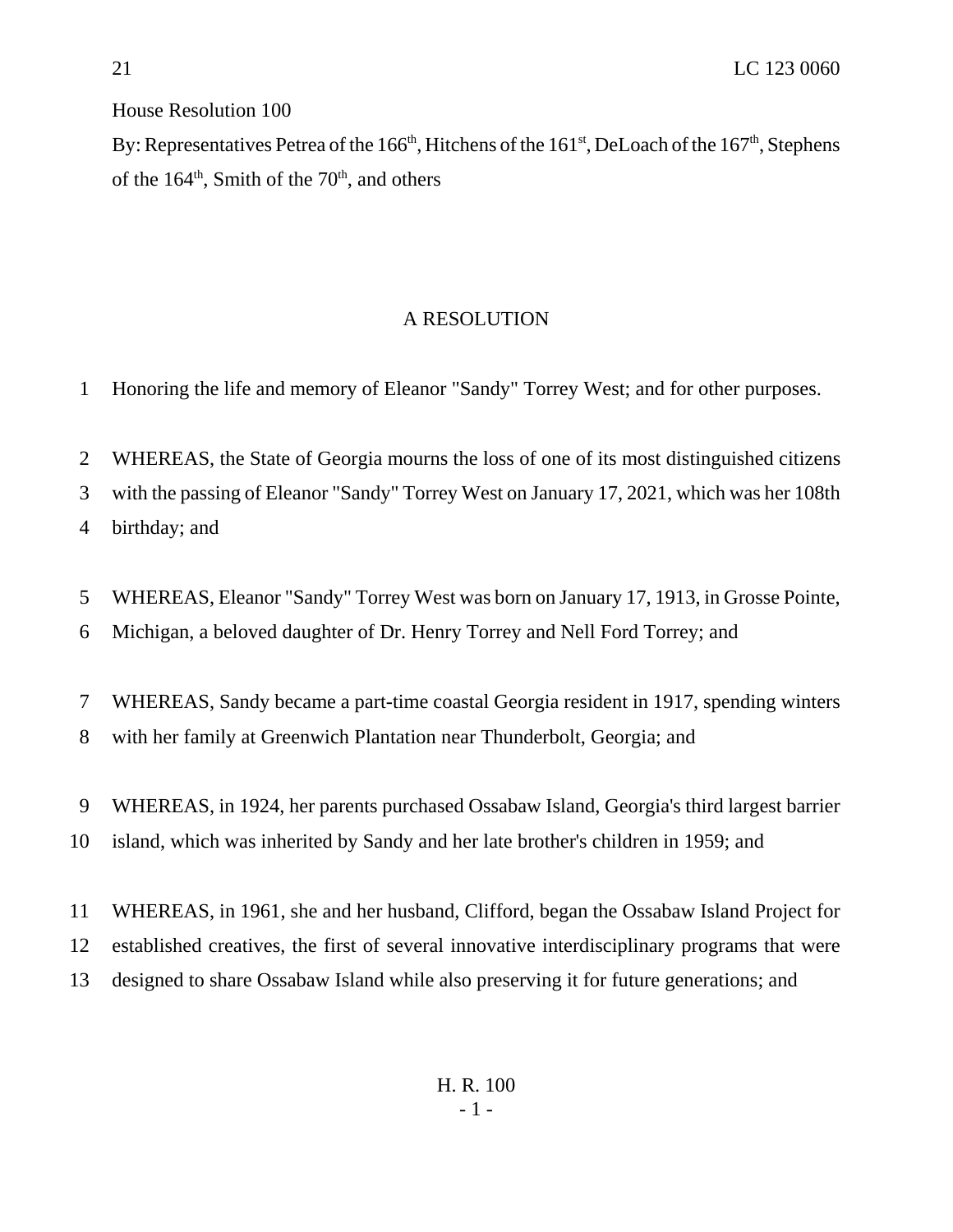WHEREAS, in 1970, she launched a program called Genesis, a semi-sustainable back-to-the-land program that she described as "a training ground for environmental awareness"; and

 WHEREAS, from 1961 to 1983, Sandy used her own funds to host thousands of people on Ossabaw Island through the Ossabaw Island Project, Genesis, and her Research & Public Education program; and

 WHEREAS, activities under her leadership included ecology, photography, physics, painting, linguistics, archaeology, writing, history, and more, and island guests included Eugene Odum, Aaron Copland, Samuel Barber, Ralph Ellison, H. W. Janson, Celestine Sibley, Harry Bertoia, Ivan Bailey, Margaret Atwood, Annie Dillard, and Philip Greear; and

 WHEREAS, at the same time, Sandy was a groundbreaking advocate for the conservation of Georgia's coast, as a convener of the Conference on the Future of the Marshlands and Islands of Georgia, held at Sea Island in October 1968, which led to the passage of the "Coastal Marshlands Protection Act" in 1970; and

 WHEREAS, facing financial pressure from property taxes, Sandy led her family to negotiate with the State of Georgia for the purchase of Ossabaw Island, designating it as Georgia's first Heritage Preserve under the "Heritage Trust Act of 1975"and guaranteeing that it can never be subdivided, sold, or developed and that it must be used solely for natural, scientific, or cultural education, research, or study; and

 WHEREAS, in 1978, Sandy and her family officially sold Ossabaw Island to the State of Georgia for half of its appraised value and continued to hold a life estate residency for 23